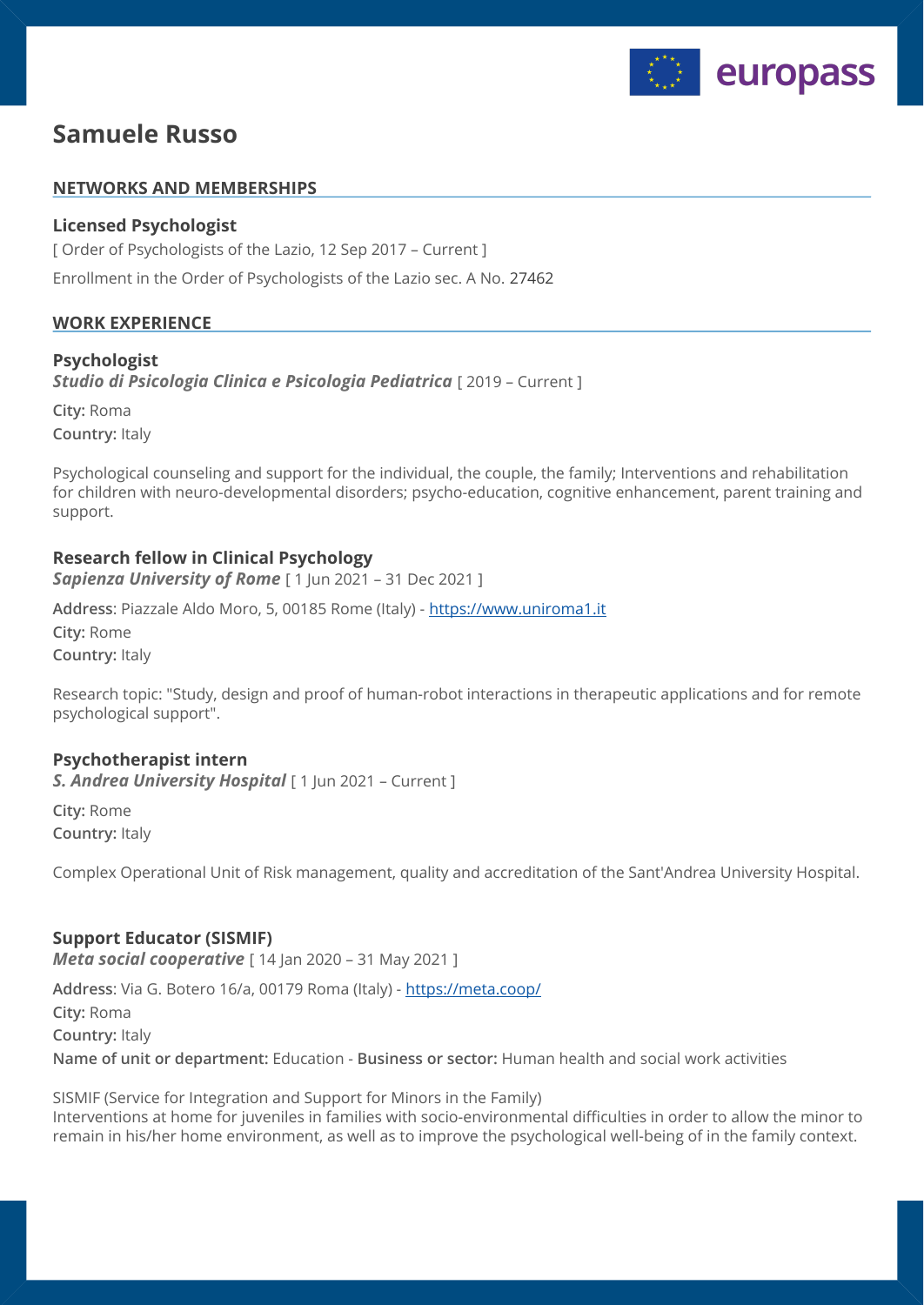## **Educator**

*Airone Onlus* [ Jul 2019 – Jul 2019 ]

**Address**: Via della Regione 39, 95037 San Giovanni La Punta (CT) (Italy)

**City:** San Giovanni La Punta (CT)

**Country:** Italy

**Name of unit or department:** Education - **Business or sector:** Human health and social work activities

Resident psycho-educative support in a specialized housing community for minors for whom the Juvenile Judicial Authority has issued administrative procedures.

## **Teacher trainer**

*Renova Consulenza* [ 14 Jun 2019 – 13 Feb 2020 ]

**Address**: via Rocca Brancaleone 114, 48121 Ravenna (Italy) - [www.renovaconsulenza.com](http://www.renovaconsulenza.com)

**City:** Ravenna

**Country:** Italy

**Name of unit or department:** MIUR - **Business or sector:** Education

Teacher trainer responsible for online courses accredited to the Italian Ministry of Instruction, University and Research:

List of courses held:

- **Exercific Learning Disorders and School Difficulties;**
- **The Learning Environments;**
- Reading, studying, growing, promoting literature;
- **Intercultural pedagogy;**
- Innovative teaching: transversal teaching skills;
- The game is not a game: look at the game from a pedagogical point of view;
- **EXECUTE:** Burnout in teachers: techniques and strategies to prevent and monitor stress;
- **EXALGE: Silence: let's make theater! Group communication and management.**

#### **Psychotherapist intern**

*"Policlinico - Vittorio Emanuele" University Hospital* [ 20 Jul 2019 – 31 Oct 2019 ]

**City:** Catania

**Country:** Italy

**Name of unit or department:** Psychology service - **Business or sector:** Human health and social work activities

First year psychotherapist trainee within the Psychology Service of the University Hospital "Policlinico - Vittorio Emanuele".

## **Pediatric psychologist intern**

**"Policlinico - Vittorio Emanuele" University Hospital** [20 Oct 2018 - 31 Mar 2019 ]

**City:** Catania

**Country:** Italy

**Name of unit or department:** Psychology service - **Business or sector:** Human health and social work activities

Pediatric psychologist at the Psychology Service of the University Hospital "Policlinico - Vittorio Emanuele" within the pediatric ward and the neonatal intensive care unit doing the following activities:

- Devising predictive developmental models in the presence of pediatric pathology;
- Assessment and therapeutic path planning in pediatric conditions; ◦
- Managing of psychological and psycho-educative and rehabilitation in pediatric conditions;
- Clinical activities (individual intervention, psychological support, interviewing and counseling, groupe parole, etc.);
- Enhancement of the professional integration and perceived well-being of the caregivers and healthcare personnel.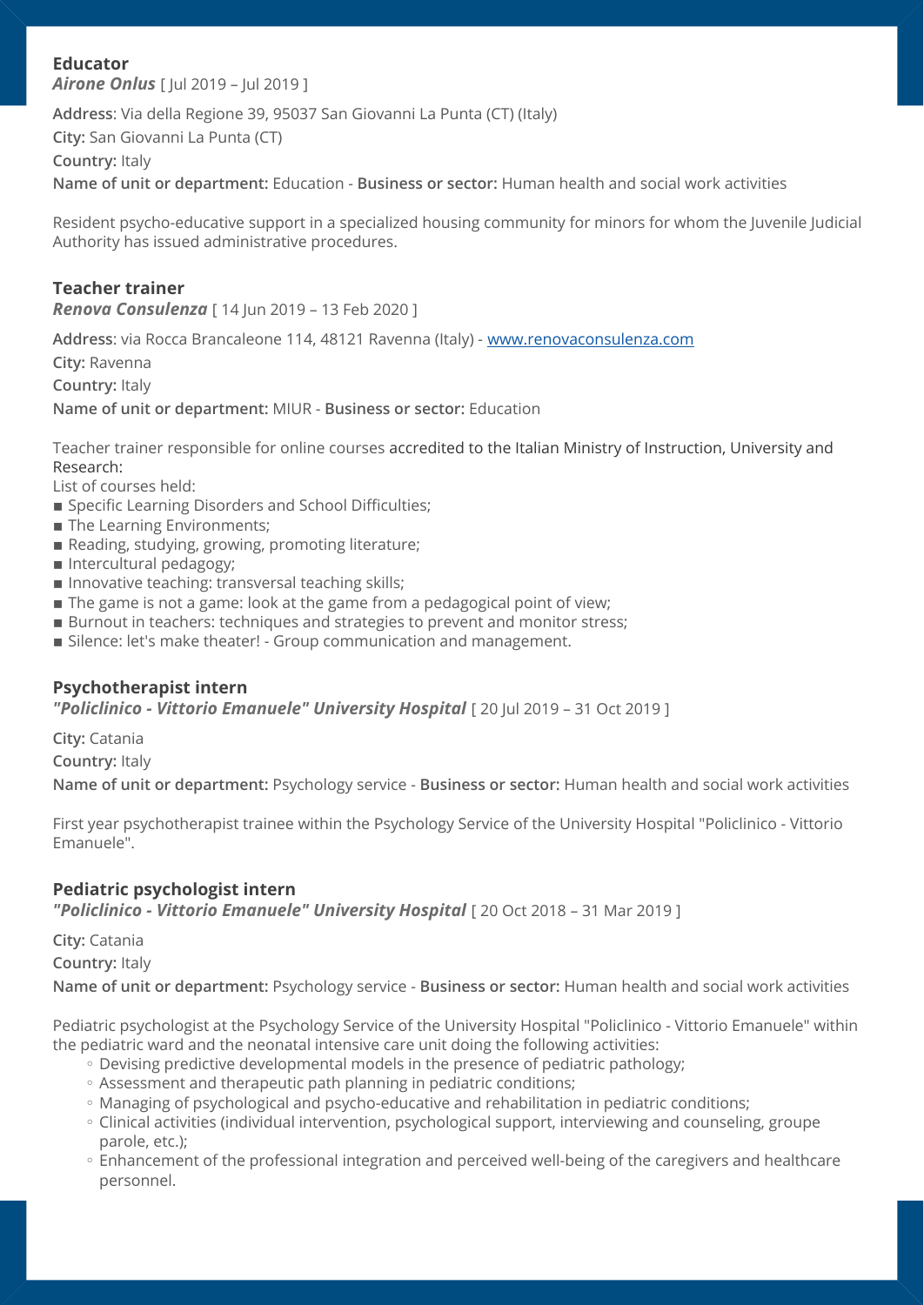## **Psychologist and educator in special educational needs**

*AL.MÈ. Altro Metodo per l'Autonomia nello Studio* [ 3 Sep 2018 – 30 Jun 2019 ]

**Address**: Via Roccaromana 5, 95124 Catania (Italy) **City:** Catania **Country:** Italy **Name of unit or department:** Education - **Business or sector:** Human health and social work activities

Voluntary activity as a psychologist and educator to manage and plan psycho-educative or rehabilitation activities for children and young people with Special Educational (BES), in particular with minors who have Specific Learning Disorders (DSA), Attention Deficit and Hyperactivity Disorder (ADHD) and mild intellectual disability.

## **Support Educator (ASACOM)**

*Social Cooperative A.S.A.R.* [ Dec 2017 – Dec 2019 ]

**Address**: via Cestai 13, 95131 Catania (Italy) **City:** Catania **Country:** Italy **Name of unit or department:** Education - **Business or sector:** Human health and social work activities

Support educator in the classroom at school, working with children having physical disabilities, sensory impairments, speech and language difficulties, learning difficulties, intellectual disabilities, or conditions such as autism, social, emotional and mental health needs.

#### **Educator**

*various associations, private schools and libraries* [ 2016 – 2018 ]

**City:** Catania

**Country:** Italy

**Name of unit or department:** Education - **Business or sector:** Human health and social work activities

Playful educational laboratory of magic, optical illusions and cognitive games.

#### **Educator**

*Non-governative association (ONLUS) Talità Kum* [1 Jun 2016 - 20 Jul 2016 ]

**Address**: Viale Moncada 2, 95121 Catania (Italy) - <http://www.talitakumcatania.info/> **City:** Catania

**Country:** Italy

**Name of unit or department:** Education - **Business or sector:** Human health and social work activities

Trainer and teacher in recreational-educational workshops on perception, optical illusions and games cognitive, aimed at the development and strengthening of :

- executive functions (attention, concentration, action planning, logical-temporal sequence, etc.);
- social skills (respect and sharing of rules, respect for others, respect for shifts, conflict management, etc.);
- personal skills (critical sense, creativity, imagination, sense of self-efficacy, etc.). ◦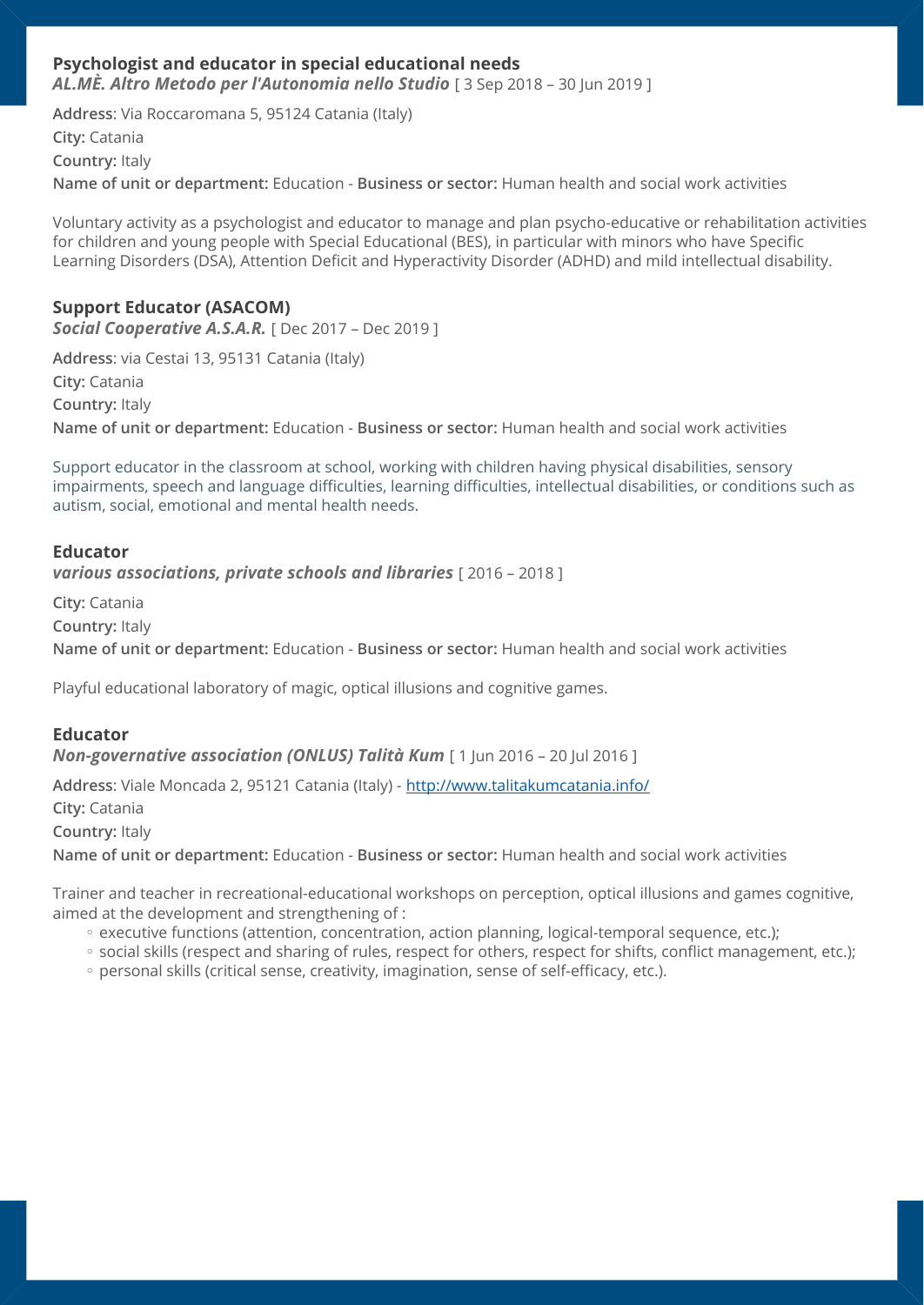#### **Psychologist Intern**  *"Villa Sant'Antonio" Assisted therapeutic community* [ 15 Sep 2015 – 15 Mar 2016 ]

**Address**: Via Lavina 129, 95025 Aci Sant'Antonio (CT) (Italy) **City:** Aci Sant'Antonio (CT) **Country:** Italy **Name of unit or department:** Psychology - **Business or sector:** Human health and social work activities

Post-graduate Internship in a therapeutic community that caters to adults with personality disorders and psychosis. Observation of clinical cases, participation in team meetings, planning of individual and group rehabilitation projects, conducting psychological interviews and psycho-diagnostic tests.

## **Psychologist Intern**

*Sicilian Rehabilitation Consortium (C.S.R.)* [ 15 Mar 2015 – 15 Sep 2015 ]

**Address**: Via Don Giovanni Minzoni 13, 95123 Catania (Italy) - <http://www.csraias.it>

**City:** Catania

**Country:** Italy

**Name of unit or department:** Psychology - **Business or sector:** Human health and social work activities

Post-graduate internship in a rehabilitation consortium for children with neuromotor pathologies, genetic syndromes and neurodevelopment disorders such as Autism Spectrum Disorder (ASD), Attention Deficit Disorder and Hyperactivity (ADHD), Specific Learning Disorders (DSA), Intellectual Disabilities, Language Disorders, etc.Observation of clinical cases, participation in team meetings, drafting of individual rehabilitation projects, administration of psychodiagnostic tests, developmental stage testing and administration of intelligence tests, interviews with family members.

## **Psychotherapist intern**

*Liberté Onlus Association* 

**City:** Roma **Country:** Italy

Conducting clinical interviews, individual and group psychotherapy sessions, use of cognitive and intervention techniques and tools aimed at patients who are guests of the semi-residential structure that welcomes people with problems related to various types of addiction (food, affective, substances, etc.).

## **EDUCATION AND TRAINING**

## **PhD in Behavioral Neuroscience**  *Department of Psychology Sapienza University of Rome* [1 Jan 2022 – Current ]

**Address:** Via dei Marsi, 78, 00185 Roma (Italy) [www.uniroma1.it](http://www.uniroma1.it) **Field(s) of study:** Behavioral Neuroscience

## **EMDR therapist**  *EMDR Europe Association and EMDR Italian Association* [ May 2022 – Jun 2022 ]

**Address:** Roma (Italy)

Trauma treatment and processing through the use of the EMDR approach (Eye Movement Desensitization and Reprocessing).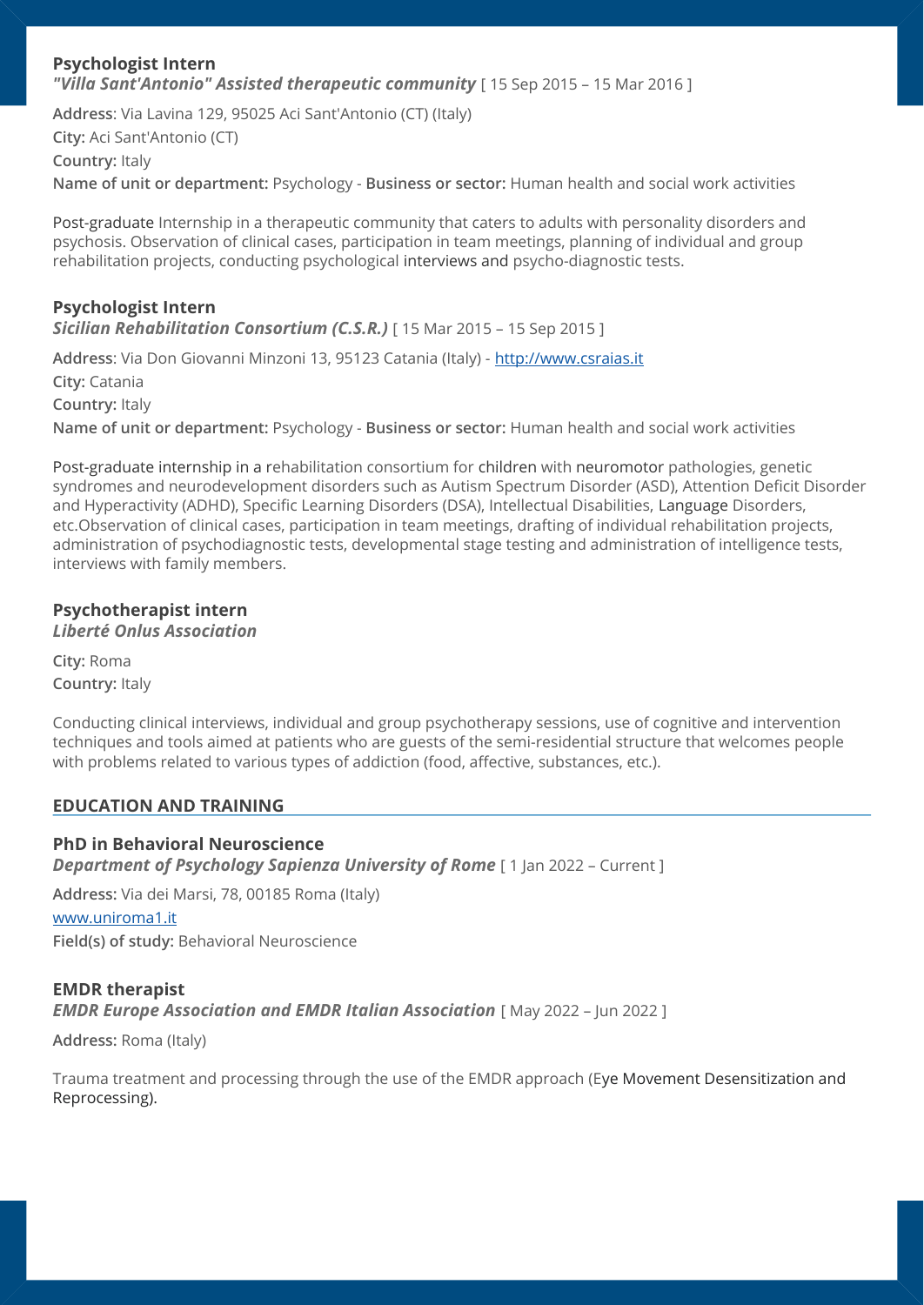## **School of Specialization in Family and Relational Psychotherapy**

*IEFcoS - Istituto Europeo di Formazione e Consulenza Sistemica* [ 1 Jan 2019 – Current ]

**Address:** Via Lovanio 11, 00198 Roma (Italy) <http://scuolapsicoterapiaroma.it/> **Field(s) of study:** Social sciences, journalism and information : *Psychology*  **Level in EQF:** EQF level 8

#### **Scientific Collaborator**

**Sapienza University of Rome** [ Nov 2019 – Current ]

**Address:** Via Ariosto 25, 00185 Roma (Italy) [www.diag.uniroma1.it](http://www.diag.uniroma1.it)

**Field(s) of study:** Social sciences, journalism and information : *Psychology Social and behavioural sciences not elsewhere classified* , Health and welfare : *Therapy and rehabilitation* 

Collaborator of the research group of Prof. Christian Napoli with the Department of Computer, Control and Management Engineering "Antonio Ruberti" of Sapienza University of Rome.

#### **Scientific Collaborator**

*University of Catania* [ Feb 2019 – Current ]

**Address:** Piazza Università 2, 95131 Catania (Italy)

#### [www.unict.it](http://www.unict.it)

**Field(s) of study:** Social sciences, journalism and information : *Psychology Social and behavioural sciences not elsewhere classified* , Health and welfare : *Therapy and rehabilitation* 

Collaborator of the research group of Prof. Giacomo Capizzi with the Department of Electrical, Electronics and Computer Engineering of University of Catania.

#### **Scientific collaborator**

*Silesian University of Technology* [ 17 Jun 2019 – 10 Oct 2019 ]

**Address:** ul. Akademicka 2A, 44-100 Gliwice (Poland)

#### <https://www.polsl.pl/>

**Field(s) of study:** Natural sciences, mathematics and statistics : *Inter-disciplinary programmes and qualifications involving natural sciences, mathematics and statistics* , Social sciences, journalism and information : *Psychology Social and behavioural sciences not elsewhere classified* 

Collaborator of the research group of Prof. Marcin Wozniak with the Institute of Mathematics of Silesian University of Technology, Poland.

#### **Course for ABA behavior technician**

*Udemy Training Center* [ Aug 2019 – Aug 2019 ]

**Address:** 600 Harrison St., 94107 San Francisco, CA (United States)

<http://www.udemy.com>

**Field(s) of study:** Social sciences, journalism and information : *Psychology*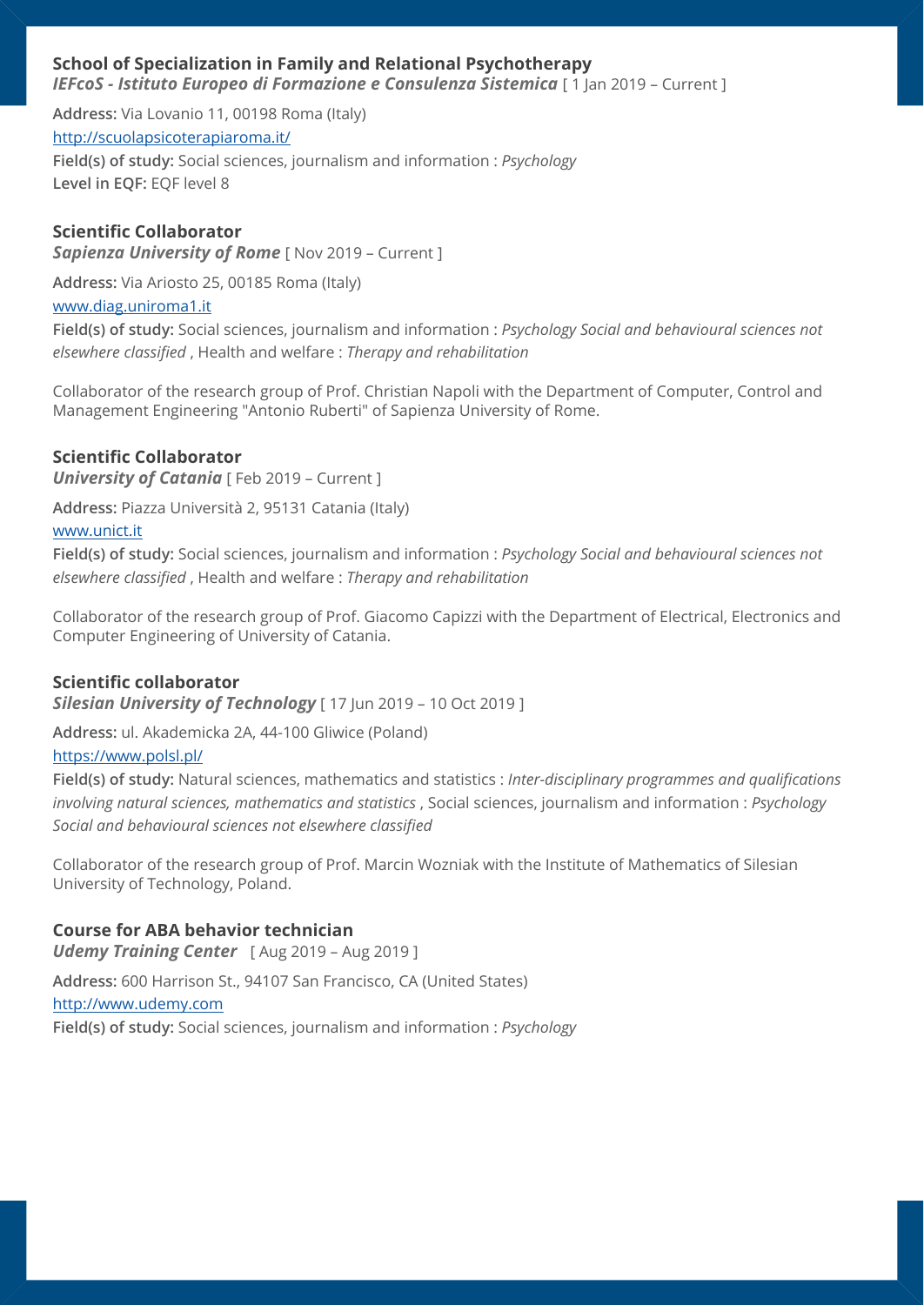## **2nd level Master in Pediatric Psychology**

*University of Palermo* [22 Jul 2018 – 13 Jun 2019 ]

**Address:** Piazza Marina 61, 90133 Palermo (Italy) [www.unipa.it](http://www.unipa.it) **Field(s) of study:** Social sciences, journalism and information : *Psychology*  **Level in EQF:** EQF level 8 **Type of credits:** ECTS (CFU) – **Number of credits:** 60 **Thesis:** The Pediatric Psychologist in the hospitalization experience

Master Universitario di II livello in "Psicologo Pediatrico: uno psicologo di base nel materno infantile" Master thesis full title "The Pediatric Psychologist in the hospitalization experience: resources and strategies to transform of the traumatic experiences of children/adolescents"

#### **Specialization course in bullying and cyberbullying**

**University of Padova** [ Feb 2018 - Apr 2018 ]

**Address:** Via 8 febbraio 2, 35122 Padova (Italy) <http://www.unipd.it>

## **Qualification to practice the profession of Psychologist**

**University of Messina** [ Jul 2017 - Current ]

**Address:** Piazza Pugliatti 1, 98122 Messina (Italy) <http://www.unime.it/>

#### **Master Degree in Psychology**

*University Guglielmo Marconi* [ 2013 – 11 Mar 2015 ]

**Address:** Via Plinio 44 , 00193 Roma (Italy) <http://www.unimarconi.it> **Field(s) of study:** Social sciences, journalism and information : *Psychology*  **Level in EQF:** EQF level 7 **Type of credits:** ECTS (CFU) – **Number of credits:** 120 **Thesis:** Juvenile deviance as a psychological symptom in modern societies: causes, treatments and prevention

## **Bachelor Degree in Psychological Sciences and Techniques**

*University Guglielmo Marconi* [ 2010 – 12 Jun 2013 ] **Address:** Via Plinio 44, 00193 Roma (Italy) <http://www.unimarconi.it> **Field(s) of study:** Social sciences, journalism and information : *Psychology*  **Level in EQF:** EQF level 6 **Type of credits:** ECTS (CFU) – **Number of credits:** 180 **Thesis:** Methodologies and strategies of prevention

## **Diploma of Industrial Chief Technician (Specialization Computer Science - Abacus project)**  *"Stanislao Cannizzaro" State Industrial Technical Institute*

**Address:** Via Carlo Pisacane 1, 95122 Catania (Italy) <http://www.cannizzaroct.gov.it/> **Field(s) of study:** Information and Communication Technologies : *Information and Communication Technologies (ICTs) not further defined*  **Level in EQF:** EQF level 5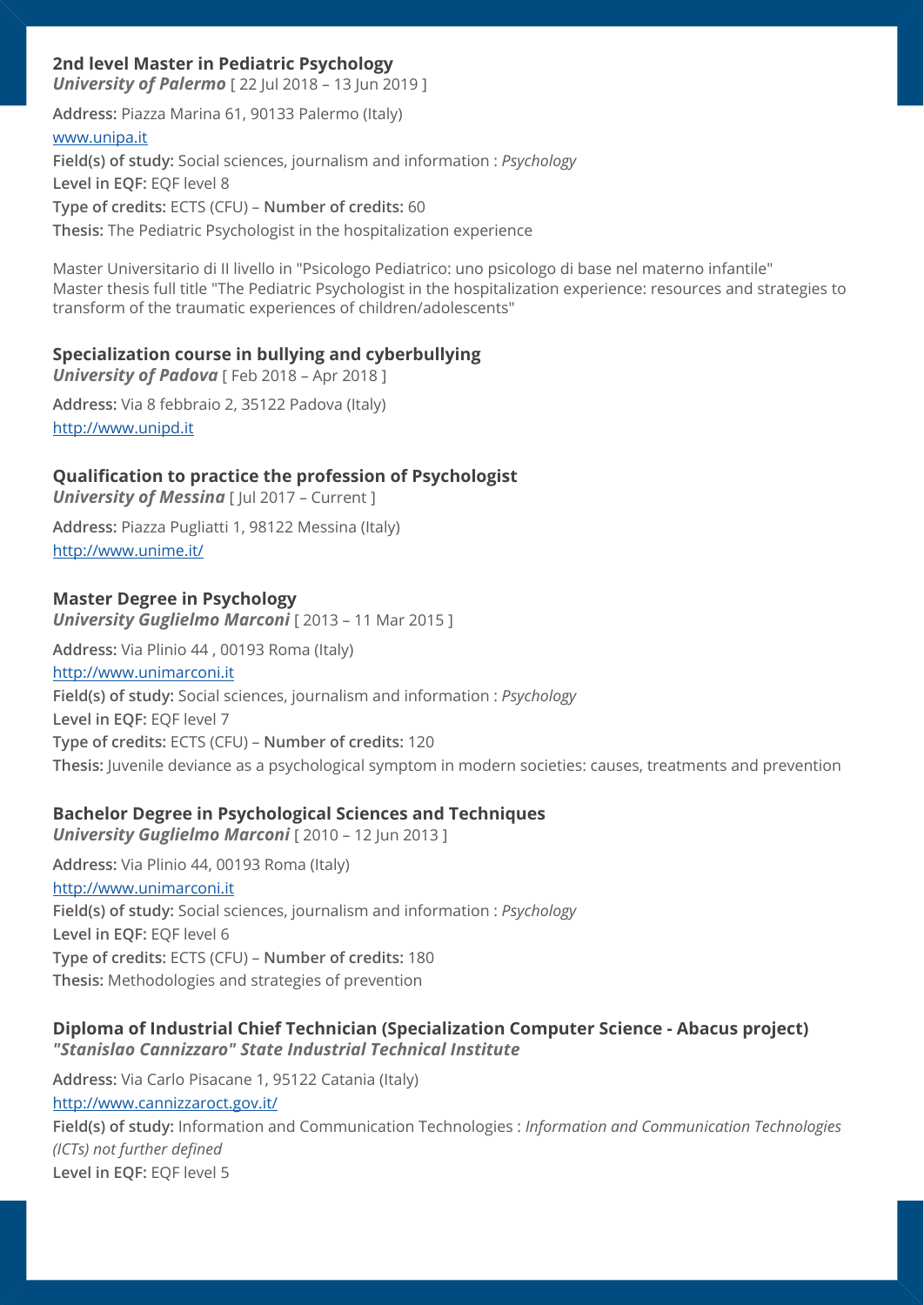## **LANGUAGE SKILLS**

**English LISTENING** C2 **READING** C2 **WRITING** C2 **SPOKEN PRODUCTION** C2 **SPOKEN INTERACTION** C2 Mother tongue(s): **Italian** Other language(s):

#### **CONFERENCES AND SEMINARS**

#### **Training seminars attended**

[ 2020 ] "22° Congresso Nazionale AIP: dopo la pandemia, la sfida per una medicina a misura della terza età". Associazione Italiana di Psicogeriatria. dal 23 al 25 maggio 2022 - Palazzo dei Congressi Firenze (Italia)

"La moltiplicazione delle diagnosi, via maestra dell'emarginazione dei bambini" (Michele Zappella) Istituto Europeo di Formazione e Consulenza Sistemica (IEFCoS) 8 maggio 2021- Roma (Italia)

"La psicoterapia del distacco. Dinamiche intrapsichiche, funzionamenti familiari e trattamento del lutto in terapia relazionale" (Sonia Di Caro) Accademia di Psicoterapia della Famiglia 20 giugno 2020 - Roma (Italy)

"Il modello dell'Accademia nel lavoro con i bambini e gli adolescenti" (Maurizio Andolfi) Accademia di Psicoterapia della Famiglia 29 aprile 2020 - Roma (Italy)

"L'identikit dello psicoterapeuta" (Maurizio Andolfi) Accademia di Psicoterapia della Famiglia 29 aprile 2020 - Roma (Italy)

"Diagnostica clinica, psicopatologia generale e dell'età evolutiva" (Luigi Cancrini) Istituto Europeo di Formazione e Consulenza Sistemica (IEFCoS) 17 gennaio; 21 febbraio; 20 marzo; 24 aprile; 22 maggio

26 giugno 2020 - Roma (Italia) "Sviluppo traumatico e disorganizzazione dell'attaccamento" (Matteo Selvini) Centro Terapia Relazionale (C.T.R.) 8 e 9 novembre 2019 - Catania (Italia)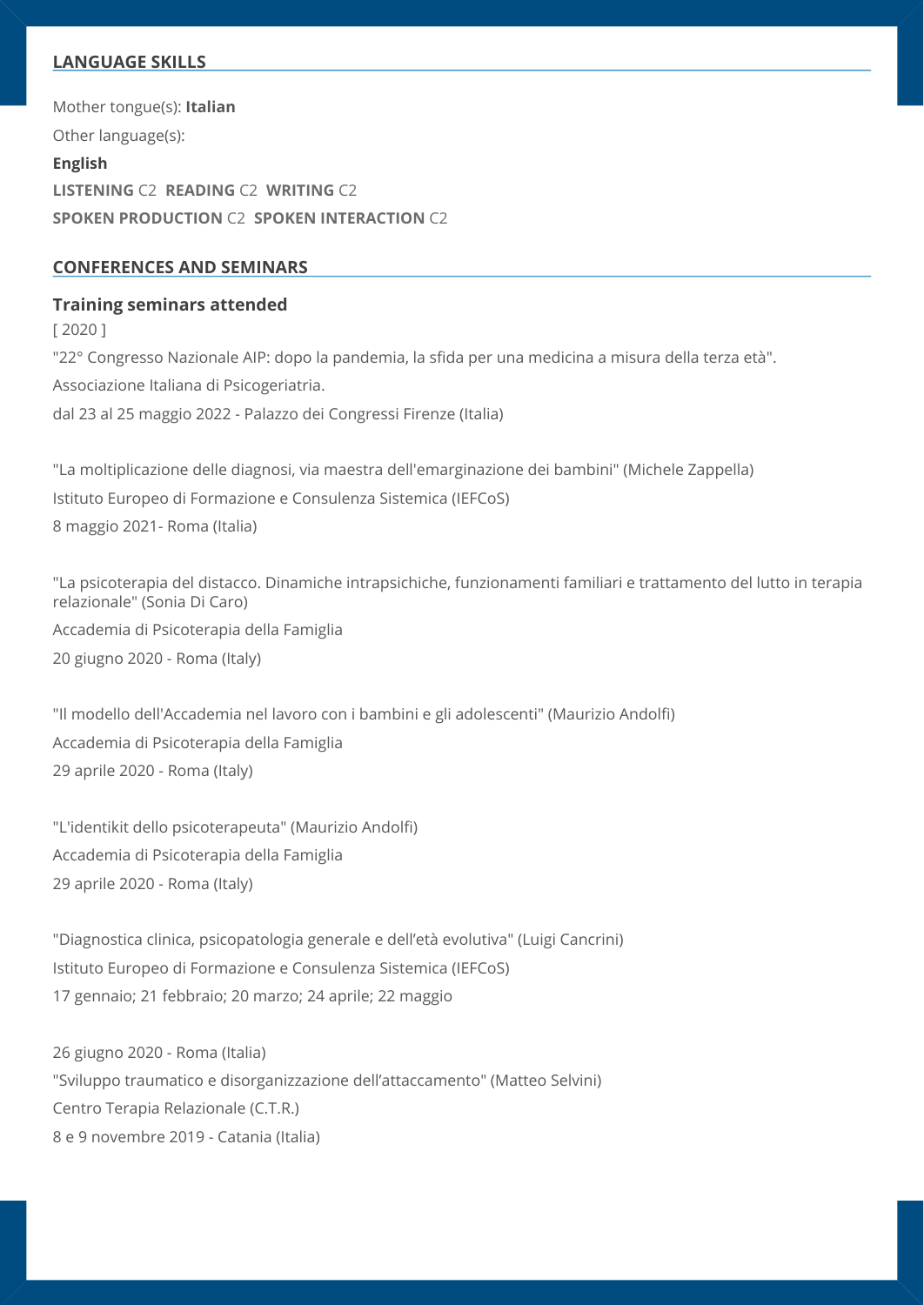#### **Training seminars attended**

[ 2019 ]

"L'approccio sistemico-relazionale nel trattamento di casi di violenza o maltrattamento" (Rose Galante) Centro Terapia Relazionale (C.T.R.) 19 ottobre 2019 - Catania (Italia)

"La progettazione terapeutica" Centro Terapia Relazionale (C.T.R.) 28 settembre 2019 - Catania (Italia)

"Teorie e tecniche nel trattamento delle dipendenze: un approccio sperimentale di training edonico e potenziamento delle abilità emotive" Centro Terapia Relazionale (C.T.R.) 15 giugno 2019 - Catania (Italia)

"Il teatro e la psicoterapia: riflessioni e proposte pratiche per promuovere la costruzione della relazione terapeutica". (Marco Venturelli) Centro Terapia Relazionale (C.T.R.) 18 maggio 2019 - Catania (Italia)

"I conflitti genitoriali ed il loro impatto sui figli" (Marco Vannotti) Centro Terapia Relazionale (C.T.R.) 6 aprile 2019 - Catania (Italia)

"L'esperienza oncologica: vissuti personali e processi familiari tra paura e determinazione". Centro Terapia Relazionale (C.T.R.) 23 marzo 2019 - Catania (Italia)

"Prospettive sistemiche e scenari di complessità istituzionale nella terapia con adolescenti e famiglie" 16 febbraio 2019 - Catania (Italia) Centro Terapia Relazionale (C.T.R.)

"Le reti trigenerazionali: il triangolo come unità di osservazione terapeutica" (Sonia Di Caro). Centro di Terapia Relazionale (C.T.R.) 26 gennaio 2019 - Catania (Italia)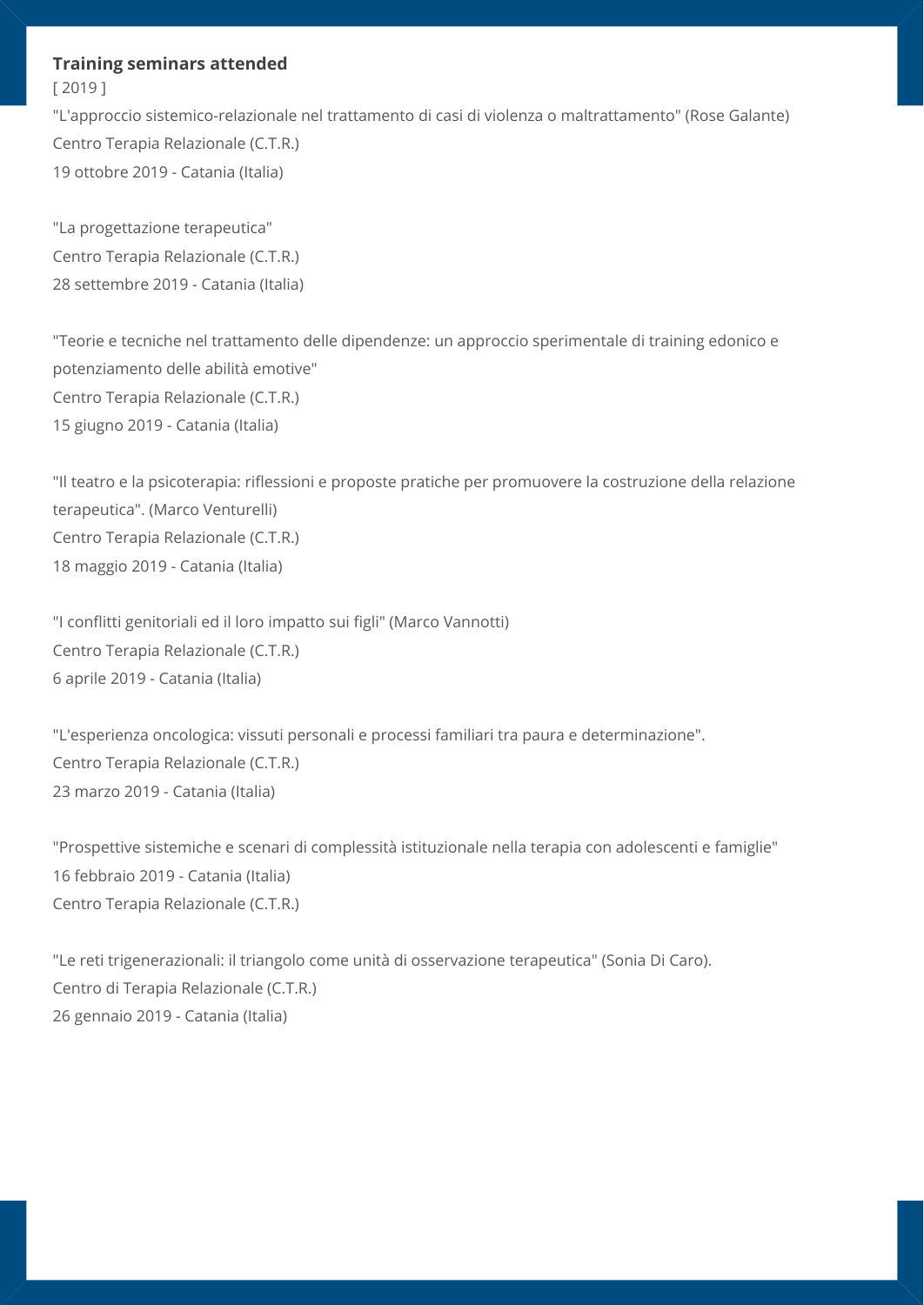#### **Training seminars attended**

[ 2017 – 2018 ]

"Vivere la perdita. Valore dell'esperienza e trasformazioni possibili" - Psicologi e cure palliative. Ordine degli Psicologi della Regione Siciliana 21 giugno 2018 - Catania (Italia)

"Dal grembo al mondo. Modelli e tecniche del lavoro integrato per la gestione delle competenze genitoriali - Unità di ricerca neglet. Dall'individuo alla comunità: fattori di rischio e fattori di protezione." S.I.P.Ped. - Società Italiana di Psicologia Pediatrica 3 maggio 2018 - Messina (Italia)

"Giornata di studio sul Cyberbullismo - Safer Internet Day 2018" Liceo Corbino Siracusa - Kiwanis Club Siracusa 6 febbraio 2018 - Siracusa (Italia)

"L'operatore specializzato: il ruolo nel mondo della scuola, le metodologie e il lavoro con l'autismo". Altra Psicologia 20 ottobre 2017 - Catania (Italia)

#### **PUBLICATIONS**

#### **JOURNALS**

■ Napoli C., **Russo S.**, Wozniak M., and Capizzi G. "Adapting Interfaces for Attention Disorders with

Convolutional and Quantum Neural Networks". Submitted to IEEE T. Pattern Recognition and Machine Intelligence, 2021.

■ De Magistris G., **Russo S.**, Roma P., Starczewski J.T., and Napoli C., "An Explainable Fake News Detection System Based On Named Entity Recognition and Stance Classification", Submitted to MDPI Information, 2021.

▪ Vincenzo Marcotrigiano P., Magarelli G., Stingi D., Sorrenti G.T., Fregnan S., Pasquale P., **Russo S.**, Orsi G.B., Napoli C., and Napoli C. "An integrated control plan in school canteens: results of a field investigation on nutritional and hygienic features in Apulia". Submitted to MDPI Nutrients, 2021.